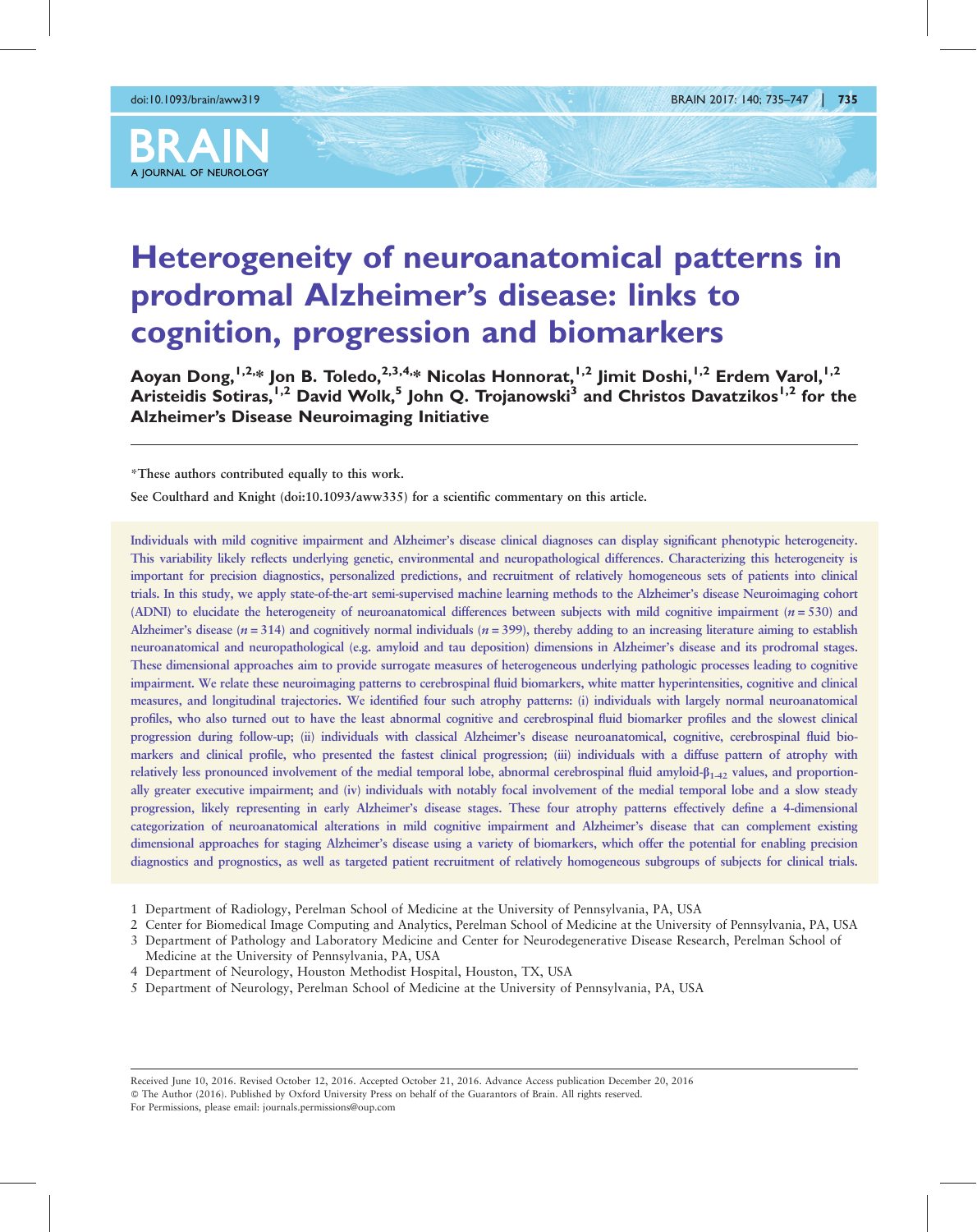Correspondence to: Christos Davatzikos Center for Biomedical Image Computing and Analytics University of Pennsylvania 3700 Hamilton Walk, Richards Building, 7th Floor, Perelman School of Medicine at the University of Pennsylvania, PA, USA E-mail: Christos.Davatzikos@uphs.upenn.edu

Keywords: neuroanatomical heterogeneity; pattern analysis; magnetic resonance imaging; mild cognitive impairment; dementia Abbreviations:  $ADNI = Alzheimer's$  Disease Neuroimaging Initiative;  $MCI = mild$  cognitive impairment;  $VBM = voxel-based$ morphometry; WMH = white matter hyperintensity

### Introduction

Dementia is a prevalent disorder leading to substantial healthcare, financial, and caregiver burden ([Hurd](#page-11-0) *et al.*, [2013](#page-11-0)). Although Alzheimer's disease is the most common cause of dementia, several coincident pathologies, mainly vascular lesions, limbic TAR-DNA binding protein-43 (TDP-43, encoded by TARDBP) and Lewy body-related pathology, also account for the cognitive symptoms of de-mentia subjects (Zanetti et al[., 2006;](#page-12-0) [Schneider](#page-11-0) et al., 2007; Toledo et al[., 2013](#page-11-0)a, [b](#page-11-0), [2016](#page-11-0); Wilson et al[., 2013\)](#page-12-0). The presence of different brain pathological lesions and the variations in cognitive reserve, genetic background, and environmental exposures, can lead to differential vulnerability. This, in turn, can lead to large variations in the clinical presentation and course of the subjects. Therefore, it can be expected that a group of cognitively impaired subjects is composed of different subtypes. Each subtype would present a specific disease course and characteristics.

Traditional imaging approaches [e.g. voxel-based morphometry (VBM) or multi-voxel pattern analysis (MVPA)] ignore phenotypic heterogeneity and define patterns of structural or functional changes based on *a priori* diagnosis or grouping but not the inherent heterogeneity presented in the populations (Karas et al[., 2004](#page-11-0); [Busatto](#page-10-0) et al., 2008; Klöppel *et al.*, 2008; Misra *et al.*, 2009).

Previous studies have used *a priori*-defined neuropathological categories to identify subgroups of subjects ([Shiino](#page-11-0) et al[., 2006](#page-11-0); [Murray](#page-11-0) et al., 2011; Lam et al[., 2013; Jack](#page-11-0) et al[., 2015\)](#page-11-0). In these approaches, subtypes of pathologies are defined based on clinical diagnosis or neuropathological findings, which unfortunately makes it not reliable enough for accurately distinguishing them ([McKeith](#page-11-0) et al., 1994; [Larner, 2004\)](#page-11-0) and relies on a clinical 'intuition', as opposed to unbiased data-driven approaches, that would be able to identify different patterns of pathology distribution based on the atrophy patterns inherent to the population [\(Nettiksimmons](#page-11-0) et al., 2014; Noh et al[., 2014](#page-11-0); [Toledo](#page-11-0) et al[., 2016\)](#page-11-0). However, these studies adopted standard clustering methods that tend to group patients along the direction associated with the largest data variability, which may not be induced by the pathology, and which might reflect effects such as age, gender or disease stage. A more specific

characterization of anatomical heterogeneity of neurodegeneration patterns of processes driving cognitive impairment is likely to lead to grouping of subjects into relatively homogeneous groups with potentially more predictable clinical outcomes and treatment responses.

In this study, we investigate heterogeneity of neurodegeneration in mild cognitive impairment (MCI) and Alzheimer's disease relative to cognitively normal individuals, by leveraging a newly developed method for semi-supervised pattern analysis and machine learning (Dong et al[., 2016\)](#page-10-0). This new approach aims to complement and contribute to recently proposed dimensional approaches, such as the A/T/N Alzheimer's disease staging system (Jack et al[., 2016\)](#page-11-0), by evaluating and categorizing heterogeneity of disease-related neurodegeneration patterns (the 'N' component in an A/T/N system) in a data-driven way that leverages the power of modern pattern analysis methods. Our approach applies a sophisticated methodology that finds heterogeneity in a probabilistic mapping from cognitively normal individuals to MCI and Alzheimer's disease dementia patients, while also accounting for relevant covariates, such as age, gender, and study recruitment (ADNI 1 versus GO/2) in a non-linear way. We found four distinct neuroanatomical subtypes in MCI and Alzheimer's disease dementia relative to cognitively normal subjects, which were replicable and consistent across ADNI-1 and ADNI-GO/2 cohorts. Subtypes in this context are mainly meant to define the main dimensions of this heterogeneity, rather than imply distinct imaging phenotypes. We describe in detail the CSF biomarkers, cognitive characteristics and white matter hyperintensity (WMH) volumes of these subtypes.

### Materials and methods

#### **Subjects**

A total number of 1243 Alzheimer's Disease Neuroimaging Initiative (ADNI) participants were included in the study, including 760 ADNI-1 subjects (213 cognitively normal, 370 late MCI, and 177 Alzheimer's disease subjects) and 483 ADNI-GO/2 subjects (186 cognitively normal, 160 late MCI, and 137 Alzheimer's disease). Early MCI subjects from the ADNI-GO/2 were excluded because this group was only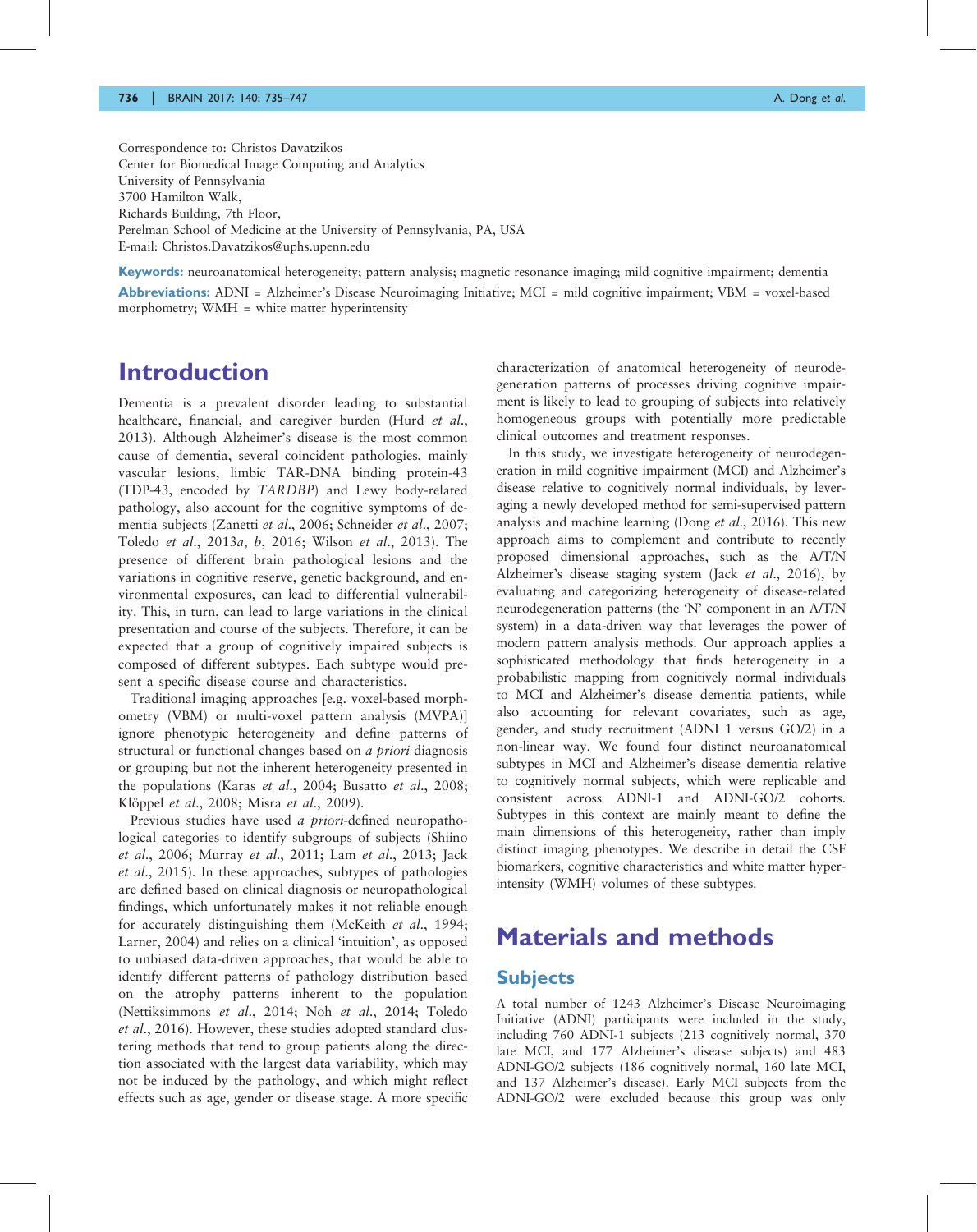recruited in ADNI-GO/2. Cognitively normal subjects included subjects with normal cognition, independently of the presence of memory complaints. Diagnoses of MCI and Alzheimer's disease were established as described [\(Petersen](#page-11-0) et al., 1999, [2010; McKhann](#page-11-0) et al., 2011). The data for this study were downloaded in December 2015. The ADNI datasets have been extensively reviewed in Weiner et al[. \(2015\)](#page-11-0) ([http://www.adni](http://www.adni-info.org)[info.org](http://www.adni-info.org) and [Supplementary material](http://brain.oxfordjournals.org/lookup/suppl/doi:10.1093/brain/aww319/-/DC1)). To evaluate differences in cognitive measures, previously developed memory composite score (Crane *et al.*, 2012), executive composite score [\(Gibbons](#page-11-0) et al[., 2012](#page-11-0)), and Boston naming test scores were studied. Median follow-up length for ADNI-1 and ADNI-GO/2 MCI subjects was 161.0 (first quartile: 105.4–third quartile: 315.0) and 156.3 (first quartile: 106.5–third quartile: 159.1) weeks, respectively.

### Cerebrospinal fluid collection and measurement

CSF samples were processed as previously described [\(Shaw](#page-11-0) et al., [2009](#page-11-0), [2011](#page-11-0)) ([http://www.adni-info.org/](http://brain.oxfordjournals.org/lookup/suppl/doi:10.1093/brain/aww319/-/DC1) and [Supplementary ma](http://brain.oxfordjournals.org/lookup/suppl/doi:10.1093/brain/aww319/-/DC1)[terial\)](http://brain.oxfordjournals.org/lookup/suppl/doi:10.1093/brain/aww319/-/DC1). Amyloid- $\beta_{1-42}$  and total tau (t-tau) were measured using the multiplex xMAP Luminex platform with Innogenetics (INNO-BIA AlzBio3) immunoassay kit-based reagents.

#### MRI acquisition and processing

Acquisition of 1.5 T MRI (for ADNI-1) and 3.0 T MRI (for ADNI-GO/2) data at each study site followed a previously described standardized protocol that included volumetric 3D MP-RAGE/sagittal MP-RAGE with variable resolution around the target of 1.2 mm isotropically. The scans went through the following correction methods: gradwarp, B1 calibration, N3 correction, and (in-house) skull-stripping ([Doshi](#page-10-0) et al., [2013\)](#page-10-0). See<www.loni.ucla.edu/ADNI> and Jack et al[. \(2008\)](#page-11-0) for details.

 $T_1$  structural MRI images of all subjects were segmented into 80 anatomical regions of interest. The region of interest labels were obtained using multi-atlas segmentation with label fusion of outputs from multiple registration methods (Doshi et al., 2015). For visualizing disease patterns, tissue density maps, referred as RAVENS (regional analysis of volumes examined in normalized space) ([Davatzikos](#page-10-0) et al., 2001), were computed and exploited as follows. An established deformable registration method (Ou et al[., 2011](#page-11-0)), was used for warping individual images to a single subject brain template. The brain scans were segmented into three tissue types: grey matter, white matter and CSF (Li et al[., 2014](#page-11-0)). RAVENS maps encode, locally and separately for each tissue type, the volumetric changes observed during the registration. The comparison of the RAVENS maps obtained for the different groups revealed the local volumetric differences between them. We used the cognitively normal group data for linearly regressing age and gender from the RAVENS maps of the entire dataset. To assess longitudinal neuroimaging changes, region of interest volumes were processed using Free-surfer software package version 4.4 framework (Reuter et al[., 2010, 2012](#page-11-0)) ([http://surfer.nmr.mgh.](http://surfer.nmr.mgh.harvard.edu/) [harvard.edu/\)](http://surfer.nmr.mgh.harvard.edu/). Adjusted hippocampal volume was calculated and matched across ADNI-1 and ADNI-GO/2 cohorts using a set of matched MRIs as previously described [\(Toledo](#page-11-0) et al., [2014\)](#page-11-0). Subjects were divided into four quartiles.

#### White matter hyperintensities

WMHs were segmented using different approaches in ADNI-1 ([Schwarz](#page-11-0) et al., 2009) and ADNI-GO/2 ([DeCarli](#page-10-0) et al., 2005). The method used in ADNI-1 uses proton density  $(PD)$ ,  $T_1$ , and T2 magnetic resonance images. A Bayesian Markov random field approach was adopted, where the joint posterior probability of the presence of WMH at each voxel is maximized. The posterior probability consists of likelihood computed from image intensities, spatial prior that regularizes the location of WMHs, and contextual prior that encourages neighbour voxels to have the same labels. The method used in ADNI-GO/2 uses fluid-attenuated inversion recovery (FLAIR) and  $T_1$  images. This method first co-registers the FLAIR magnetic resonance image to the  $T_1$  image and performs inhomogeneity correction. The binary WMH mask is then estimated based on histogram fitting and thresholding at 3.5 standard deviations above the mean signal in brain matter distribution. The spatial prior and tissue class constraints are incorporated with the WMH mask in a Bayesian approach for the final segmentation.

### Heterogeneity and voxel-based morphometry analysis

We used a newly developed probabilistic mapping methodology, named CHIMERA (Dong et al[., 2016](#page-10-0)), to quantify neuroanatomical heterogeneity between MCI/Alzheimer's disease and cognitively normal individuals. The CHIMERA software implementation is available on request and will be available online through [https://www.cbica.upenn.edu/sbia/software.](https://www.cbica.upenn.edu/sbia/software) Additional preprocessing software (registration and region of interest definition) are also available on the same web page. A web-accessible pipeline will be soon available to be run remotely via our image processing web portal:<https://ipp.cbica.upenn.edu/>. CHIMERA considers two groups of subjects: a group assumed to be affected by a pathology (MCI and Alzheimer's disease, herein) and a normal control group. By performing a probability distribution mapping, it then seeks patterns of difference between these two groups, constrained non-linearly by a number of covariates (e.g. age, gender, and study cohort), thereby effectively estimating heterogeneity of the underlying pathologic process. More specifically, heterogeneous brain atrophy patterns in the pathologic group are described by multiple transformations from the cognitively normal distribution. Those transformations are found by matching the transformed normal control and the patient distributions, constrained by the covariates, which effectively enforce the fact that, for example, a 70 year-old female patient would have been a 70-year-old female control, should she had been spared of this pathological process (which is being estimated). To obtain stable and reproducible results, CHIMERA was run 10 000 times with random initialization to determine reproducible patterns. The methodological details and nuances of this approach can be found in the [Supplementary material](http://brain.oxfordjournals.org/lookup/suppl/doi:10.1093/brain/aww319/-/DC1) and Dong et al[. \(2016\).](#page-10-0)

In this study, ADNI-1 and ADNI-GO/2 datasets were combined to delineate more consistent pathological imaging patterns. However, the structural MRI scans from these two cohorts have many discrepancies, such as different scan protocols and magnetic field strengths. We took these discrepancies into account during our analyses by introducing the original recruitment cohort (ADNI-1 versus ADNI-GO/2) as the third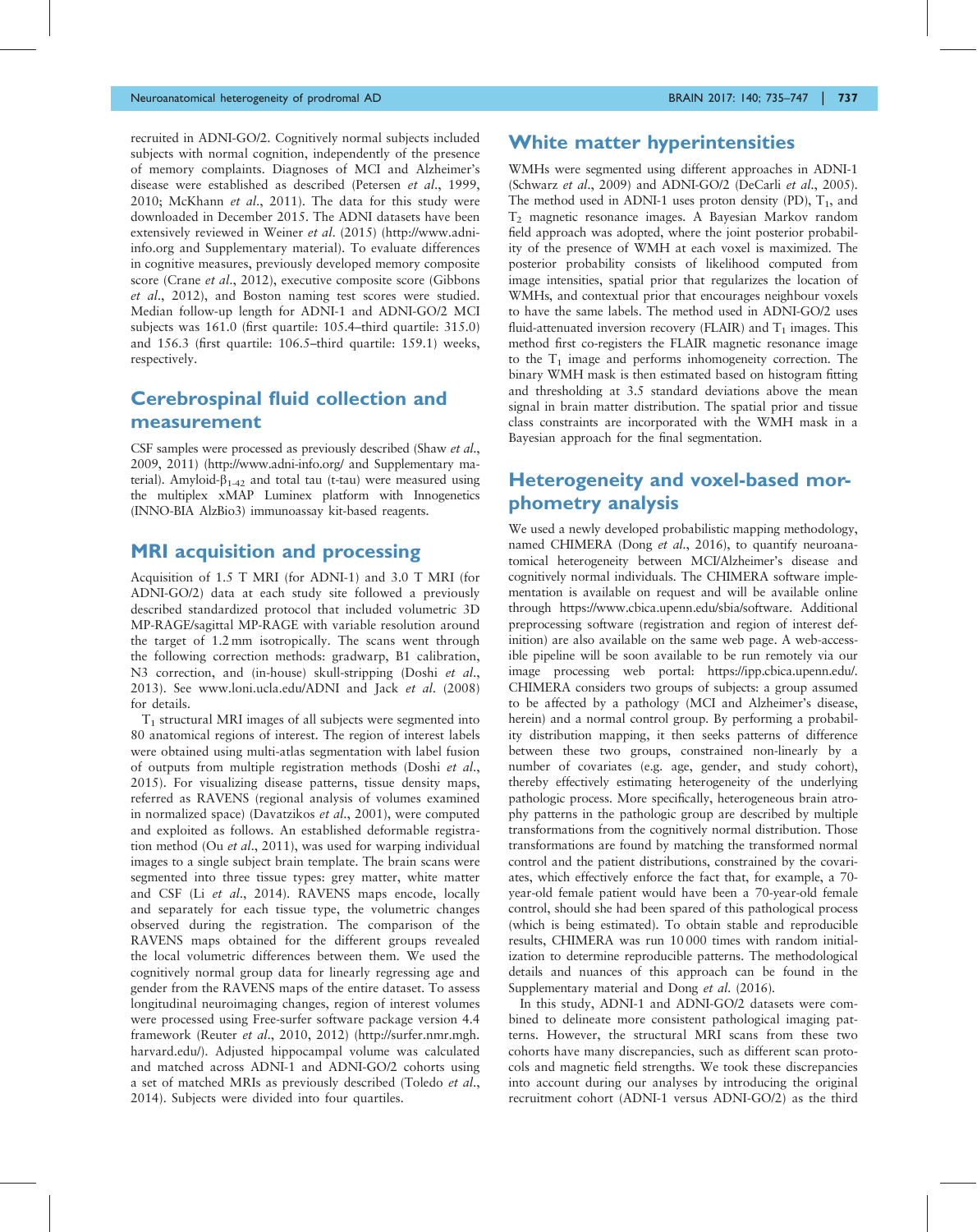covariate in our model, in addition to age and gender. As a result, patient and normal control distributions were matched within each cohort separately, but the pathological effects captured by CHIMERA were shared across datasets. We performed a 10-fold cross-validation using the combined dataset to evaluate the robustness of the method, which showed an 84.1% agreement [\(Supplementary material\)](http://brain.oxfordjournals.org/lookup/suppl/doi:10.1093/brain/aww319/-/DC1). In addition, we applied our clustering approach separately in the ADNI-1 and ADNI-GO/2 cohorts, which showed a 63% and 74% overall agreement with the combined approach, respectively.

#### Statistical analysis

The demographic variables, APOE genotype, CSF biomarker levels, cognitive test scores and WMH volumes were compared across clusters. For categorical variables, Fisher's exact test was used to identify differences between groups. In case of significant differences, pairwise comparisons with Bonferroni adjustment were performed. For quantitative demographic variables (age), an ANOVA analysis was conducted, followed by a Dunn test. For the clinical and CSF biomarker measures, an ANCOVA analysis was performed, which included age, gender, years of education and APOE genotype as covariates. In case of significant differences, Dunn's post hoc test was performed. When the ANCOVA requirements were not met, a Box-Cox transformation was applied to the data. A longitudinal neuropsychological analysis was conducted for late MCI patients (Alzheimer's disease subjects were excluded due to short follow-up) using mixed effect models that included subjects and time as random effects and age, gender, time, APOE  $\varepsilon$ 4 presence and years of education as fixed effects. A Cox hazards model including age, gender,  $APOE$   $\varepsilon$ 4 presence and years of education as covariates, was fitted for comparing the conversion of late MCI patient to Alzheimer's disease in the different clusters. For the evaluation of the profile of longitudinal changes in MRI volumes, individual mixed effects models that included age, gender, time and APOE as covariates, were applied to estimate the yearly volumetric changes in cognitively normal subjects and each of the clusters. Baseline and secondyear MRI scans were compared for this purpose and region of interest values were standardized to compare findings across the different areas. Analyses were performed using R v. 3.2.2 [\(R Core Team, 2016](#page-11-0)). The visualization of imaging signatures of each cluster, clinically and adjusted hippocampal volumedefined groups was performed via VBM ([Cox, 1996;](#page-10-0) [Ashburner and Friston, 2000](#page-10-0)) on RAVENS maps.

## **Results**

### Cluster demographic and genetic characteristics

CHIMERA partitioned the entire set of ADNI patients into four clusters that included in each case subjects from ADNI-1 and ADNI-GO/2. Subjects in different ADNI cohorts but within the same cluster exhibited similar atrophy patterns. The characteristics of clusters identified in ADNI-1 and ADNI-GO/2 cohorts are summarized in [Table 1.](#page-4-0) In all ADNI cohorts, cluster 2 subjects were older and had a

greater proportion of Alzheimer's disease dementia subjects compared to cluster 1.

#### Cluster membership confidence

In our main analysis, we assigned each subject to the cluster with the highest probability. For most of the subjects, cluster membership was assigned with a probability  $\geq 0.5$ . However, in the remaining cases membership was assigned with a probability  $< 0.5$ . The 'tightest' cluster was cluster 2 (87% subjects had a probability  $\geq 0.5$ ), whereas cluster 3 was the loosest one (66% subjects had a probability  $\geq 0.5$ ) [\(Supplementary Fig. 2](http://brain.oxfordjournals.org/lookup/suppl/doi:10.1093/brain/aww319/-/DC1)), with most of the loose cases being close to cluster 1. We summarize these findings using a Venn diagram in [Fig. 1](#page-5-0).

#### Cross-sectional clinical and biomarker associations

CSF amyloid- $\beta_{1-42}$ -defined groups, WMH volume and the studied cognitive measures differed between the four clusters [\(Table 1\)](#page-4-0). Post hoc group comparisons identified similar results across cohorts. Subjects in clusters 2 and 3 included a higher frequency of subjects with pathological CSF amyloid- $\beta_{1-42}$  values. Cluster 2 and 3 subjects presented worse performance in the memory composite and in ADAS-Cog compared to cluster 1. In addition, cluster 2 subjects had worse executive composite, higher phosphorylated-tau values and greater WMH volume compared to cluster 1 subjects. Only in ADNI-GO/2 did the clusters differ in terms of CSF t-tau values (cluster 1 had lower values than cluster 2 and 3).

### Group-wise voxel-based morphometry results

The group-wise VBM results were presented in [Fig. 2.](#page-5-0) Cluster 1 showed the least amount and extent of atrophy: in the ADNI-1 cohort atrophy was mainly localized in the temporal lobe with additional involvement of the posterior cingulate cortex, and in ADNI-GO/2 it was statistically indistinguishable from cognitively normal. Interestingly, cluster 4 showed moderate localized atrophy in the hippocampus and the anterior-medial temporal cortex, without any significant involvement beyond these regions. Conversely, clusters 2 and 3 showed widespread involvement, extending to the temporal, parietal, and occipital lobes in addition to subcortical grey matter. However, they presented markedly different patterns, as cluster 2 presented relatively most severe temporal atrophy, whereas cluster 3 exhibited a more diffuse atrophy pattern, with comparatively less dominant involvement of the temporal lobe compared to cluster 2. Group comparisons based on baseline diagnosis and adjusted hippocampal volume quartiles are presented in [Supplementary Figs 3](http://brain.oxfordjournals.org/lookup/suppl/doi:10.1093/brain/aww319/-/DC1) and [4,](http://brain.oxfordjournals.org/lookup/suppl/doi:10.1093/brain/aww319/-/DC1) respectively.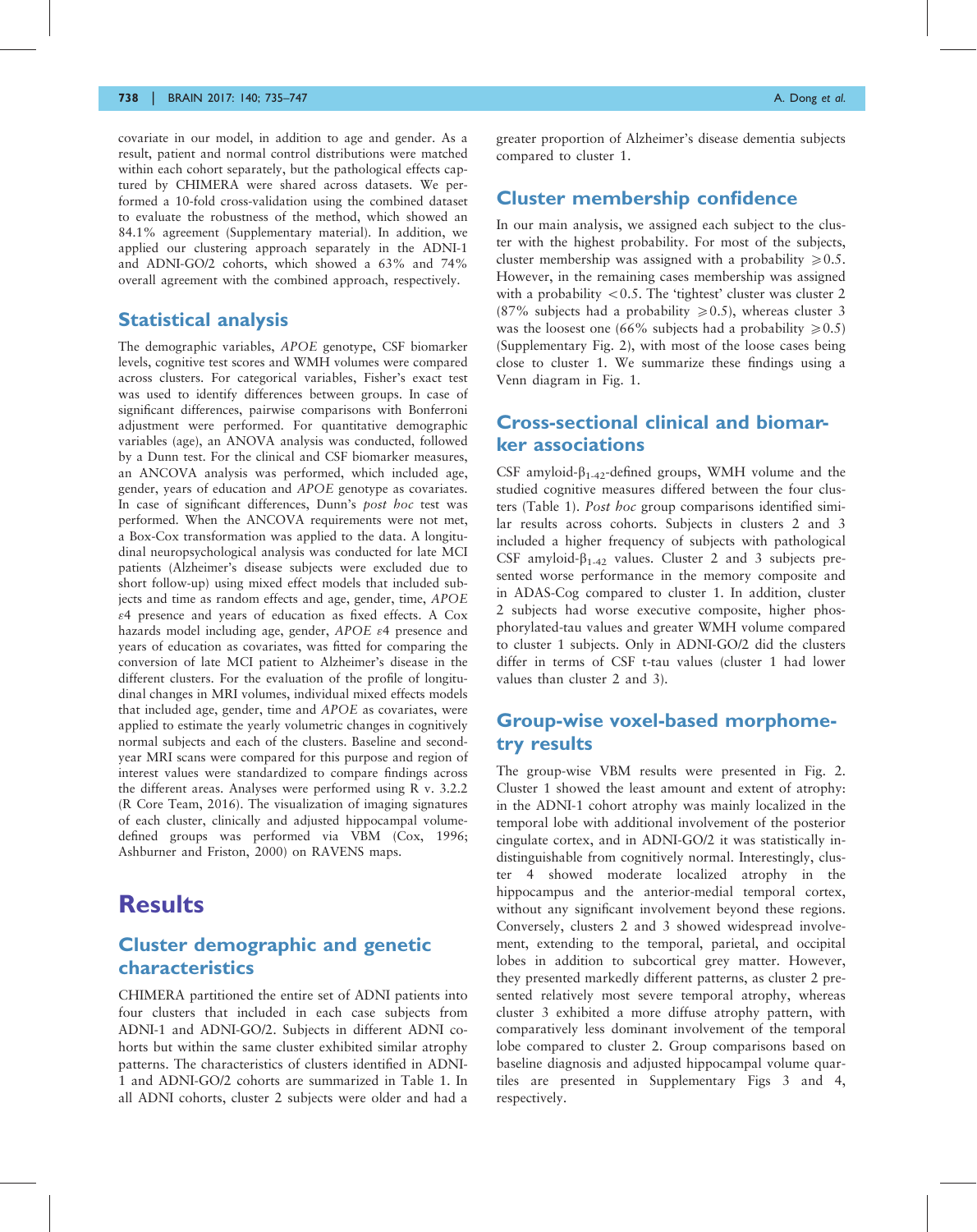<span id="page-4-0"></span>

|                                                                                                                            | Cluster 1                              | Cluster <sub>2</sub>                            | Cluster 3                | Cluster <sub>4</sub>     | P-value                 | CI versus C2            | CI versus C3          | CI versus C4   |
|----------------------------------------------------------------------------------------------------------------------------|----------------------------------------|-------------------------------------------------|--------------------------|--------------------------|-------------------------|-------------------------|-----------------------|----------------|
| <b>Demographics</b>                                                                                                        |                                        |                                                 |                          |                          |                         |                         |                       |                |
| ADNI-I                                                                                                                     |                                        |                                                 |                          |                          |                         |                         |                       |                |
| n (%)                                                                                                                      | 166 (30.35%)                           | 213 (38.94%)                                    | 65 (11.88%)              | 103 (18.83%)             |                         |                         |                       |                |
| Alzheimer's disease (%)                                                                                                    | 34 (20.48%)                            | 99 (46.48%)                                     | 19 (29.23%)              | 25 (24.27%)              | 10000                   | < 0.0001                | 0.21                  | 0.56           |
| Late MCI (%)                                                                                                               | 132 (79.52%)                           | 114 (53.52%)                                    | 46 (70.77%)              | 78 (75.73%)              |                         |                         |                       |                |
| Age (median <sup>a</sup> )                                                                                                 | 75.25 (69.6-79.95)                     | $77.3 (72 - 81.7)$                              | 71.6 (68-76.4)           | 72.7 (68.55-79.9)        | 0.0001                  | 0.021                   | 0.006                 | 0.51           |
| Gender (female %)                                                                                                          | 33.13                                  | 39.91                                           | 46.15                    | 45.63                    | 0.13                    |                         |                       |                |
| APOE (% &4 presence)                                                                                                       | 52.41                                  | 63.85                                           | 55.38                    | 58.25                    | 0.15                    |                         |                       |                |
| ADNI-GO/2                                                                                                                  |                                        |                                                 |                          |                          |                         |                         |                       |                |
| n (%)                                                                                                                      | 38 (12.79%)                            | 131 (44.11%)                                    | 84 (28.28%)              | 44 (14.81%)              |                         |                         |                       |                |
| Alzheimer's disease (%)                                                                                                    | 9 (23.68%)                             |                                                 | 38 (45.24%)              | 17(38.64%)               | 0.004                   | 0.001                   | 0.039                 | 0.23           |
| Late MCI (%)                                                                                                               | 29 (76.32%)                            | 73 (55.73%)<br>58 (44.27%)<br>75.9 (72.15–79.9) | 46 (54.76%)              | 27 (61.36%)              |                         |                         |                       |                |
| Age (median <sup>a</sup> )                                                                                                 | $69.9(62 - 74.6)$                      |                                                 | 71.45 (64.33-77.23)      | 72.85 (66.28-76.43)      | < 0.0001                | < 0.0001                | 0.31                  | 0.30           |
| Gender (female %)                                                                                                          | 42.11                                  | 37.4                                            | 61.9                     | 36.36                    | 0.003                   | 0.74                    | 0.07                  | 0.76           |
| APOE (% & presence)                                                                                                        | 57.89                                  | 62.6                                            | 60.71                    | 68.18                    | 0.79                    |                         |                       |                |
|                                                                                                                            |                                        |                                                 |                          |                          |                         |                         |                       |                |
| CSF biomarkers and cognitive scores                                                                                        |                                        |                                                 |                          |                          |                         |                         |                       |                |
|                                                                                                                            | Cluster                                | Cluster <sub>2</sub>                            | Cluster 3                | Cluster 4                | Global                  | $\overline{\mathrm{o}}$ | $\overline{0}$        | $\overline{0}$ |
|                                                                                                                            |                                        |                                                 |                          |                          | comparison <sup>c</sup> | versus C <sub>2</sub>   | versus C <sub>3</sub> | versus C4      |
|                                                                                                                            | Median (first quartile-third quartile) |                                                 |                          |                          | P-value                 |                         |                       |                |
| <b>ADNI-I</b>                                                                                                              |                                        |                                                 |                          |                          |                         |                         |                       |                |
| Amyloid $\beta_{1\text{-}42}^{\text{b}}$ (% $\leqslant$ 192 pg/ml)                                                         | 63.3                                   | 89.5                                            | 96.8                     | 75.9                     | < 0.0001                | 0.0001                  | 0.0007                | 0.40           |
| T-tau                                                                                                                      | $90.5(65.5 - 125.2)$                   | 96 (67.75-135)                                  | $109(86 - 150)$          | $107.5(69.75-141.8)$     | 0.64                    |                         |                       |                |
| P-tau                                                                                                                      | $31(20.5-45)$                          | 35 (24 46.75)                                   | 38 (29-47.5)             | $40(25 - 50.5)$          | < 0.0001                | < 0.0001                | 0.063                 | $\frac{8}{2}$  |
| ADAS-Cog <sub>13</sub>                                                                                                     | 18.67 (14.33-22.33)                    | 24.33 (18.67-29.67)                             | 21 (16.17-28.41)         | $19.67$ (16.16-24.67)    | < 0.0001                | < 0.0001                | 0.0025                | 0.91           |
| Memory                                                                                                                     | $-0.11 (-0.53 - 0.25)$                 | $-0.59$ $(-0.92 - 0.11)$                        | $-0.44$ $(-0.88 - 0.04)$ | $-0.22$ $(0.55 - 0.1)$   | < 0.0001                | < 0.0001                | 0.028                 | 0.34           |
| Executive                                                                                                                  | $-0.21 (-0.75 - 0.49)$                 | $-0.51$ (1.09-0.04)                             | $-0.25$ $(1.2 - 0.17)$   | $0.03(0.47 - 0.47)$      | 0.0022                  | 0.0097                  | 0.52                  | 0.66           |
| Boston naming test                                                                                                         | $25(22-28)$                            | $24(21-27)$                                     | $27(23-28)$              | $26(22-28)$              | 0.015                   | 0.29                    | 0.95                  | 0.20           |
| <b>HNNK</b>                                                                                                                | $0.25(0.11-0.71)$                      | $0.45(0.17 - 1.21)$                             | $0.15(0.06 - 0.42)$      | $0.32(0.11 - 0.69)$      | 0.0022                  | 0.0097                  | 0.52                  | 0.66           |
| ADNI-GO/2                                                                                                                  |                                        |                                                 |                          |                          |                         |                         |                       |                |
| $\mathsf{Amyloid-}\beta_{1\text{-}42}^{\text{b}}\ (\%\leqslant\hspace{-0.1cm} \hspace{0.1cm}92\hspace{0.1cm}\text{pg/ml})$ | 68.6                                   | 89.3                                            | 83.8                     | 71.4                     | 0.007                   | 0.018                   | 0.25                  | $\overline{a}$ |
| T-tau                                                                                                                      | 76 (46-109)                            | $108.5 (82 - 146.5)$                            | $105(67-172)$            | 86.5 (54.25-160.2)       | 0.0079                  | 0.0031                  | 0.029                 | 0.35           |
| P-tau                                                                                                                      | $37(32 - 56.5)$                        | 48 (37-63.25)                                   | $46(33-67)$              | $40.5(23.5-69.5)$        | 0.0001                  | < 0.0001                | 0.016                 | 0.28           |
| ADAS-Cog <sub>13</sub>                                                                                                     | $17(12-24)$                            | $27(22-33.5)$                                   | $21(17-27.75)$           | $20(15-29)$              | 0.0013                  | < 0.0001                | 0.016                 | 0.19           |
| Memory                                                                                                                     | $0.06 (-0.41 - 0.59)$                  | $-0.47$ ( $-0.74 - 0.06$ )                      | $-0.15(-0.55-0.21)$      | $-0.22$ $(-0.61 - 0.14)$ | 0.0053                  | 0.011                   | 0.0051                | 0.54           |
| Executive                                                                                                                  | $-0.03(-0.32 - 0.87)$                  | $-0.48$ ( $-1.13 - 0.15$ )                      | $-0.36$ ( $-1.24-0.3$ )  | $-0.01(-0.68 - 0.68)$    | 0.017                   | 0.029                   | 0.89                  | 0.84           |
| Boston naming test                                                                                                         | $27(24-28)$                            | 23 (20-26)                                      | $25(22-27)$              | $26(23-28)$              | 0.041                   | 0.028                   | 0.12                  | 0.80           |
| <b>HNM</b>                                                                                                                 | 2.31 (1.28-5.36)                       | $6.73$ $(3.22 - 14.13)$                         | $3.04(1.66 - 6.9)$       | $3.9(2.11 - 5.69)$       | 0.017                   | 0.029                   | 0.89                  | 0.84           |

Table 1 Cluster demographics and characteristics of CSF biomarkers and cognitive scores Table 1 Cluster demographics and characteristics of CSF biomarkers and cognitive scores

Parenthesis include first and third quartile values.

abc

Due to incomplete data, the percentages of subjects with CSF biomarkers collected are 50.8% in ADNI-1 and 94.3% in ADNI-GO/2.

CSF amyloid-b groups, differences were tested using a Fisher's exact test, all other comparisons were performed using an ANCOVA test.

ADAS-cog = Alzheimer's Disease Assessment Scale-Cognitive Subscale; P-tau = phosphorylated tau; T-tau = total tau.

l.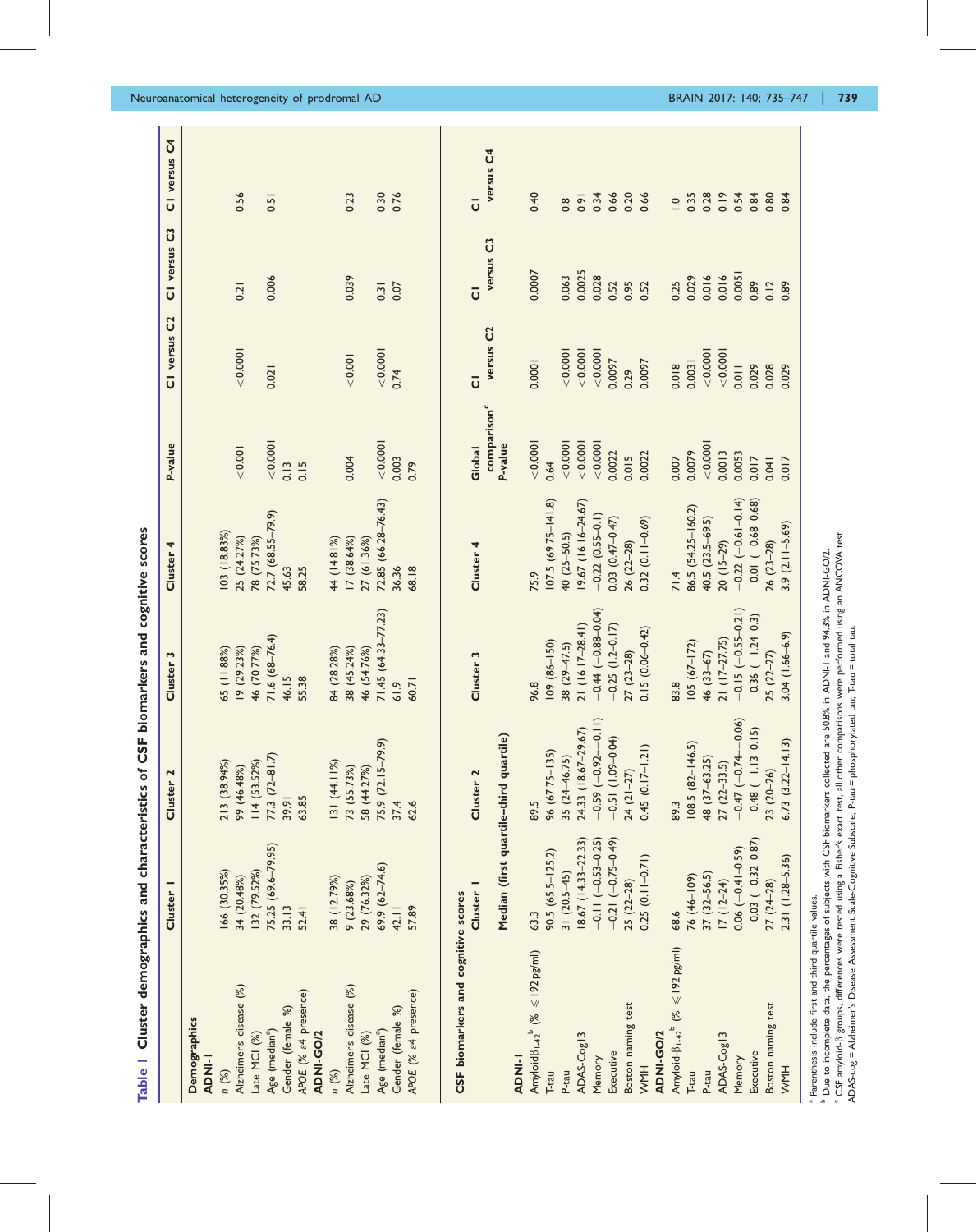<span id="page-5-0"></span>

Figure 1 Venn diagram depicting number of subjects classified tightly or loosely into clusters. Subjects with a probability  $>0.5$  were included within a single cluster, whereas subjects with a highest cluster probability  $<$  0.5 are depicted in the interphase of the two top clusters.

#### Longitudinal changes

Clusters 2 and 3 showed a faster progression from MCI to Alzheimer's disease, and a steeper cognitive decline in the studied cognitive measures compared to cluster 1 [\(Table 2](#page-6-0) and [Figs 3](#page-6-0) and [4](#page-6-0)). Similarly, clusters 2 and 3 showed a more pronounced longitudinal cognitive decline than cluster 1 ([Fig. 3\)](#page-6-0). Interestingly, whereas the rate of change of the executive profile was similar in clusters 2 and 3 (Pvalue =  $0.75$ ), cluster 3 showed a lower rate of memory decline compared to cluster 2 (*P*-value =  $0.039$ ). In none of the analyses did cluster 4 differ from cluster 1. [Supplementary Table 1](http://brain.oxfordjournals.org/lookup/suppl/doi:10.1093/brain/aww319/-/DC1) and [Supplementary Figs 5](http://brain.oxfordjournals.org/lookup/suppl/doi:10.1093/brain/aww319/-/DC1) and [6](http://brain.oxfordjournals.org/lookup/suppl/doi:10.1093/brain/aww319/-/DC1) summarize the results for adjusted hippocampal volume quartiles.



Figure 2 VBM between the identified clusters and the cognitively normal reference group for the ADNI-1 (A) and ADNI-GO/2 cohorts (B). Colour scale represents the effect size of grey matter RAVENS maps of each comparison between a cluster and cognitively normal individuals. Red indicates greater atrophy (lower volume). Effect size maps are thresholded at false discovery rate (FDR) adjusted P-value of 0.05.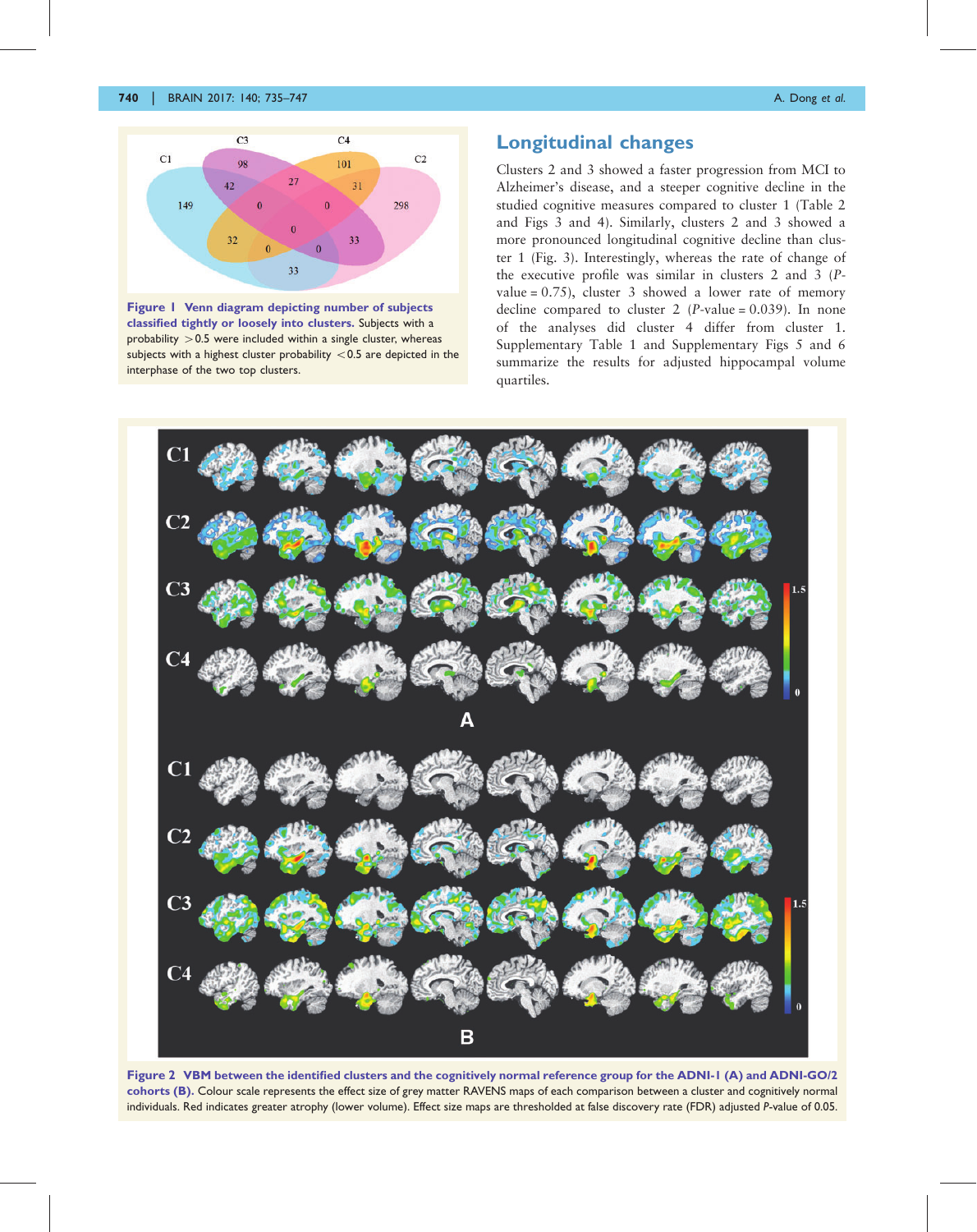#### <span id="page-6-0"></span>Table 2 Longitudinal neuropsychological associations of the clusters

|                        | Cluster 1 | <b>Cluster 2</b>       | <b>Cluster 3</b> | <b>Cluster 4</b> |
|------------------------|-----------|------------------------|------------------|------------------|
| MCI to $AD^a$          | Ref.      | 2.26 $(<0.0001)$       | 1.87(0.0024)     | 1.27(0.21)       |
| ADAS-Cog13             | Ref.      | $0.20$ (<0.0001)       | 0.09(0.023)      | 0.04(0.31)       |
| Memory <sup>b</sup>    | Ref.      | $-0.11$ (<0.0001)      | $-0.06(0.030)$   | 0.004(0.86)      |
| Executive <sup>b</sup> | Ref.      | $-0.12$ ( $< 0.0001$ ) | $-0.11(0.0005)$  | $-0.04(0.17)$    |

Only late MCI subjects were included due to short Alzheimer's disease (AD) subjects follow-up.

Age, gender, education and APOE were included as covariates.

<sup>a</sup> Hazard ratio (P-value).

 $<sup>b</sup>$  Regression coefficient (P-value).</sup>



Longitudinal MRI changes in the different region of interests for the different groups are summarized in [Supplementary Fig. 7](http://brain.oxfordjournals.org/lookup/suppl/doi:10.1093/brain/aww319/-/DC1). In this figure it can be appreciated that cluster 1 shows a similar pattern of atrophy as the cognitively normal group in all areas except the temporal lobe where atrophy rate is more pronounced for cluster 1. Cluster 2 and 3 showed the fastest rates of atrophy, with the former showing a faster temporal atrophy whereas in the latter case the preponderance was frontal. Finally, cluster 4 showed an intermediate pattern.

### Prevalence of clusters as a function of age

We also investigated the prevalence of each of the four clusters, as a function of age. [Figure 5](#page-7-0) shows the number of subjects in each cluster, average over 5-year bracket around each age, as well as the cluster's relative frequency (which takes into account the variable number of subjects per age group) as a function of age. Curves were fitted using cubic splines with three control points. Taking into consideration potential boundary effects in these fits (small number of subjects on either end of the age spectrum), [Fig. 5](#page-7-0) generally shows that the proportions of clusters 2 and 3 increase and decrease, respectively, steadily. Cluster 4 is relatively stable throughout this age range,





whereas the proportion of cluster 1 seems to decrease steadily after the age of 63.

### **Discussion**

We evaluated the heterogeneity of neurodegeneration present in MCI and Alzheimer's disease, relative to cognitively normal individuals, on data from ADNI and by using new semi-supervised pattern analysis and machine learning method. We found four distinct groups that best summarized this neuroanatomical heterogeneity. Besides having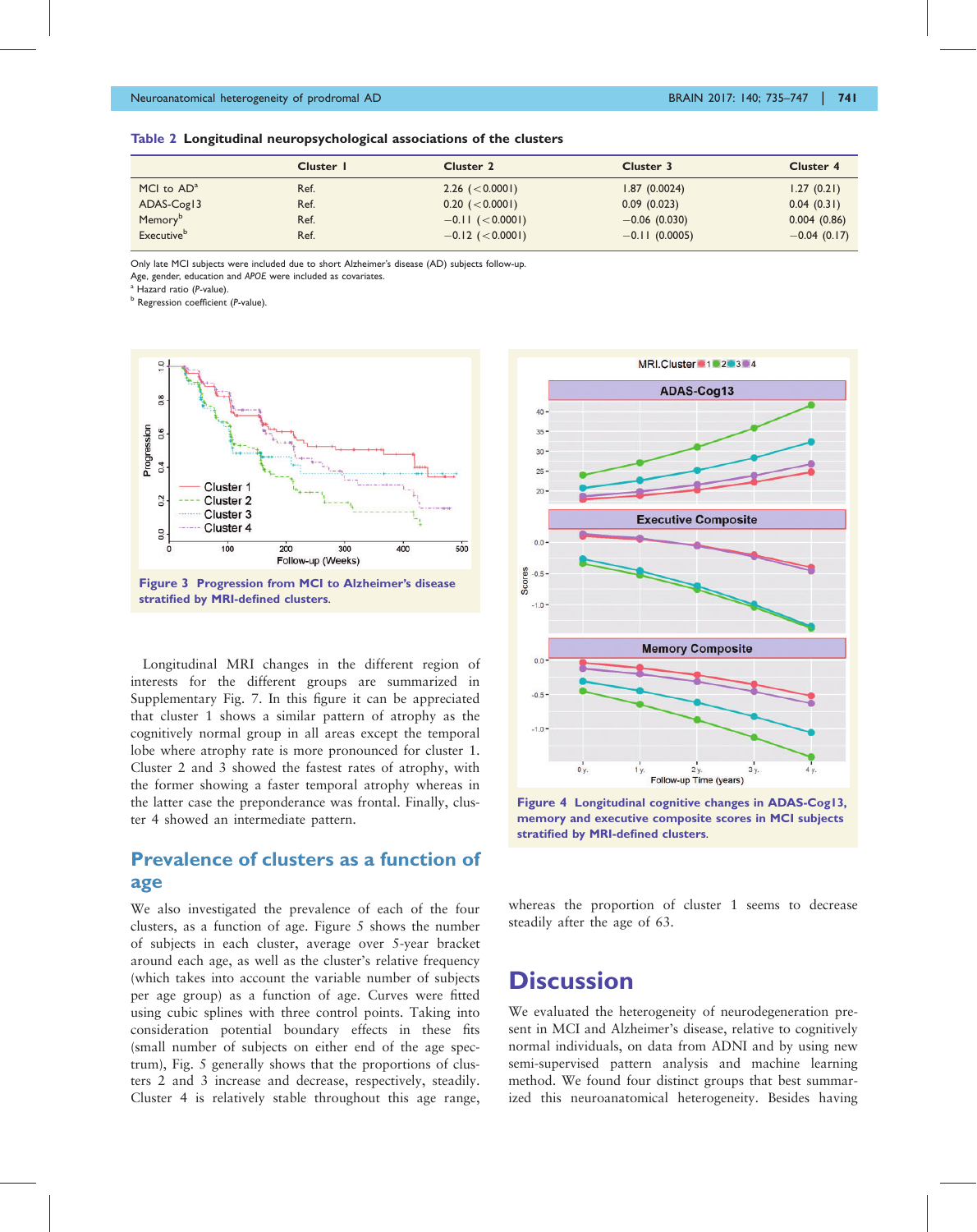<span id="page-7-0"></span>

Figure 5 Prevalence of clusters as a function of age. (A) Number of subjects with 5-year brackets. (B) Relative frequency of clusters, fitted with cubic splines.

#### Table 3 Summary of characteristics of clusters

|           | Neuroanatomical atrophy pattern          | Alzheimer's disease-like<br>CSF amyloid- $\beta_{1-42}$ levels | <b>Cognitive decline</b>                        |
|-----------|------------------------------------------|----------------------------------------------------------------|-------------------------------------------------|
| Cluster 1 | Mild or none; non-focal                  | Lowest frequency                                               | Least steep                                     |
| Cluster 2 | Widespread, greater temporal involvement | Higher                                                         | Steepest for memory and executive               |
| Cluster 3 | Widespread, global                       | Higher                                                         | Steepest for executive, intermediate for memory |
| Cluster 4 | Localized, temporal                      | Lower                                                          | Least steep                                     |

markedly different atrophy patterns, these groups also differed in the frequency of Alzheimer's disease-like CSF amyloid- $\beta_{1-42}$  and tau levels, and clinical profiles (Table 3). In particular, cluster 1 included individuals with generally normal anatomy, the lowest frequency of subjects with abnormal CSF amyloid- $\beta_{1-42}$  levels, normal CSF-tau levels, least baseline cognitive impairment and slowest rates of cognitive decline. Conversely, cluster 2 was consistent with the typical Alzheimer's disease-like neuroanatomical patterns and high frequency of Alzheimer's disease-like CSF amyloid- $\beta_{1-42}$  levels, and fastest cognitive decline affecting executive and memory cognitive domains. Cluster 3 showed greater cortical atrophy in parietal and dorsolateral frontal cortex with proportionately lesser involvement of the limbic cortex, compared to cluster 2. Although cluster 3 was associated with fast cognitive decline, this decline was more marked for the executive rather than the memory composite score, which is consistent with the imaging findings. Notably, cluster 3 MCI individuals did not show further progression to Alzheimer's disease after 4 years, although this has to be interpreted cautiously due to the small number of subjects followed for that long a period. Finally, cluster 4 included individuals with localized atrophy in the hippocampus and medial temporal lobe,

although cognitive changes did not differ from the ones observed in cluster 1.

Whereas  $CSF$  amyloid- $\beta$  and tau values can be considered as a single linear measure and pathology studies have described a typical amyloid- $\beta$  in the brain and brain-stem (Thal et al[., 2002\)](#page-11-0), we consider that structural imaging neurodegeneration patterns can be heterogeneous and that a single dichotomous classification of the neurodegeneration dimension in the Alzheimer's disease staging system (Jack et al[., 2016](#page-11-0)) into presence or absence might be an oversimplification that does not take advantage of the data richness offered by current neuroimaging approaches. As we describe below, none of the clusters captured specifically amyloid- $\beta$  positivity or negativity, although the clusters showed differences in the frequency of amyloid- $\beta$  positivity. It is well known that different neurodegenerative conditions can present similar clinical presentations leading to imperfect clinic-pathological correlation (Toledo et al[., 2012\)](#page-11-0). Therefore, it is not surprising that this extends to the patterns of brain atrophy captured by structural MRI, which ultimately represent neurodegeneration that is clinically expressed as impairment in different cognitive functions. Even in ADNI, a clinical trial-oriented cohort recruiting subjects with a typical Alzheimer's disease profile, there has been a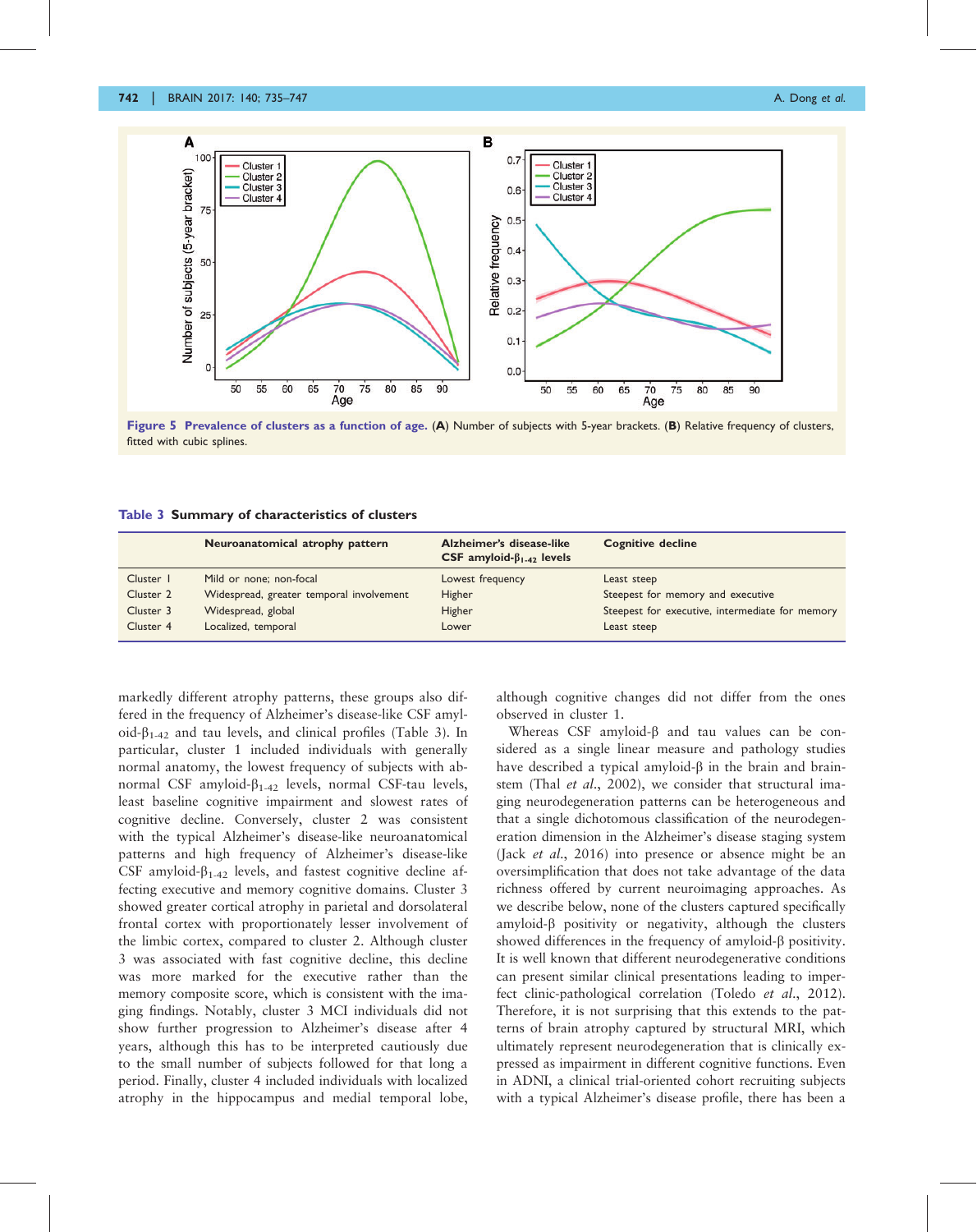significant neuropathological heterogeneity in patients with classic amnestic Alzheimer's disease clinical presentation (Toledo et al[., 2013](#page-11-0)b).

The variability revealed by our analysis indicates that a dimensional approach to neurodegeneration in cognitively impaired subjects, including MCI and Alzheimer's disease dementia stages, is important and consistent with previous observations of atypical Alzheimer's disease presentations (Alladi et al[., 2007](#page-10-0); [Gorno-Tempini](#page-11-0) et al., 2008; [Crutch](#page-10-0) et al[., 2012;](#page-10-0) [Ossenkoppele](#page-11-0) et al., 2015). The different patterns we observed might also relate to several coincident neurodegenerative and vascular pathologies ([Schneider](#page-11-0) et al[., 2007](#page-11-0); [Arvanitakis](#page-10-0) et al., 2011; Toledo et al[., 2012](#page-11-0), [2013](#page-11-0)a).

This dimensional approach is important not only for a personalized prognosis but also for recruiting more homogeneous groups of individuals into clinical trials and tailored interventions. For example, MCI individuals who fall into cluster 1 have basically relatively normal brain anatomy and relatively better prognosis; their cognitive decline might be highly influenced by factors other than Alzheimer's disease pathology. Interestingly, although this group has a decreasing relative frequency with increasing age, as expected, it remains a significant  $\sim$ 20% of this population in ages 80 and older. Individuals in cluster 2 present the typical Alzheimer's disease profile and have rapidly increasing relative frequency with increasing age ([Fig. 5](#page-7-0)B). Individuals along the dimension of cluster 4 are particularly interesting. These subjects showed focal and pronounced atrophy in the temporal lobe with preserved brain volumes elsewhere. Although subjects in this group showed a relatively slower cognitive decline, long-term follow-up indicated a steady progression from MCI to dementia. These individuals are likely to represent an earlier stage, as indicated by a higher frequency of late MCI subjects as opposed to Alzheimer's disease dementia at the baseline visit, and might later develop a pattern similar to the one observed in cluster 2. These changes would be consistent with Braak's tau pathology staging ([Braak](#page-10-0) et al[., 2006](#page-10-0)). Cluster 4 could, therefore, be at the relatively early stage of disease, which is potentially an excellent target for clinical trials aiming to slow down disease progression. It is important to note that these individuals' cognitive performance was comparable to the subjects in cluster 1, indicating that cognitive summary scores might not always capture regional differences in atrophy patterns and lack the ability to detect heterogeneous atrophy patterns. Interestingly, cluster 4 had a rather stable relative frequency as a function of age [\(Fig. 5B](#page-7-0)), which is consistent with the interpretation of this group as newly emerging, early stage Alzheimer's disease cases who later move into cluster 2 as new cases take their place in cluster 4. Longitudinal analyses are required to further test this hypothesis. Finally, cluster 3 subjects presented predominantly executive function decline and a more widespread and nonfocal pattern of atrophy. Therefore, this cluster might be likely representing atypical Alzheimer's disease

presentations ([Ossenkoppele](#page-11-0) et al., 2015) or a mixture of pathologies which commonly presents in demented subjects and are associated with a relatively greater impairment of executive function (Toledo et al[., 2012](#page-11-0); [2013](#page-11-0)a, [b](#page-11-0); [2016](#page-11-0)). The decreasing prevalence of this group with increasing age is consistent with prior work that more 'cortical' or atypical presentations of Alzheimer's disease occur more commonly at younger age of onset ([van der Flier](#page-11-0) et al., 2011). In addition, the profile of cluster 3 is consistent with previous results indicating that hippocampal volume alone might be neither a sensitive, nor specific biomarker early stages (Da et al[., 2014;](#page-10-0) Toledo et al[., 2014, 2015\)](#page-11-0), especially this might be the case for atypical non-amnestic presentations without underlying Alzheimer's disease pathology. Our results indicate that the entire pattern of brain atrophy needs to be taken into consideration. This also further emphasizes the potential value of such clustering in clinical trial recruitment, as cluster 3, similar to cluster 2, represents a group that has a high likelihood of Alzheimer's disease pathology based on CSF amyloid- $\beta_1$ . <sup>42</sup> levels, but in which memory and hippocampal measures would be less effective as markers of disease progression than, for example, executive measures.

A somewhat unexpected finding of our study was the fact that cluster 3 had significantly lower WMH load, compared to clusters 2 and 4, and even to cluster 1 in ADNI-1, although it was characterized by fast executive decline, as our initial expectation was that this group might present more of the small vessel ischaemic disease phenotype, which would have been consistent with more widespread atrophy. It appears that cluster 3 might reflect either more cortical presentations of Alzheimer's disease, or potentially other kinds of co-morbidities or mixed pathologies, which result in the atypical Alzheimer's disease pattern of atrophy. For example, the initial study of ADNI autopsy cases identified that cases with coincident Lewyrelated pathology had a relative large executive impairment compared to memory scores (Toledo et al[., 2013](#page-11-0)b). This result could be partly explained by the exclusion of subjects with a high baseline Hachinski score or imaging findings consistent with an infarct, therefore excluding cases with overt vascular pathology from ADNI.

Somewhat unexpected was also the fact that cluster 4 had significant WMH load. As this group's imaging pattern seems to mainly indicate early and likely relatively purer Alzheimer's disease pathology, we did not expect to have significant WMH load. This finding is consistent with a recently reported association between high WMH volume and temporal lobe atrophy was identified in a large population-based study (Habes et al[., 2016\)](#page-11-0). Moreover, it has been described that the hippocampus might present relatively higher vulnerability to vascular changes ([Montagne](#page-11-0) et al[., 2015\)](#page-11-0). Cluster 2 also displayed Alzheimer's diseaselike atrophy and high WMH load. These results indicate that lesion load and Alzheimer's disease-like atrophy seem to be correlated, to some extent, even at seemingly early disease stages. This finding is in agreement with growing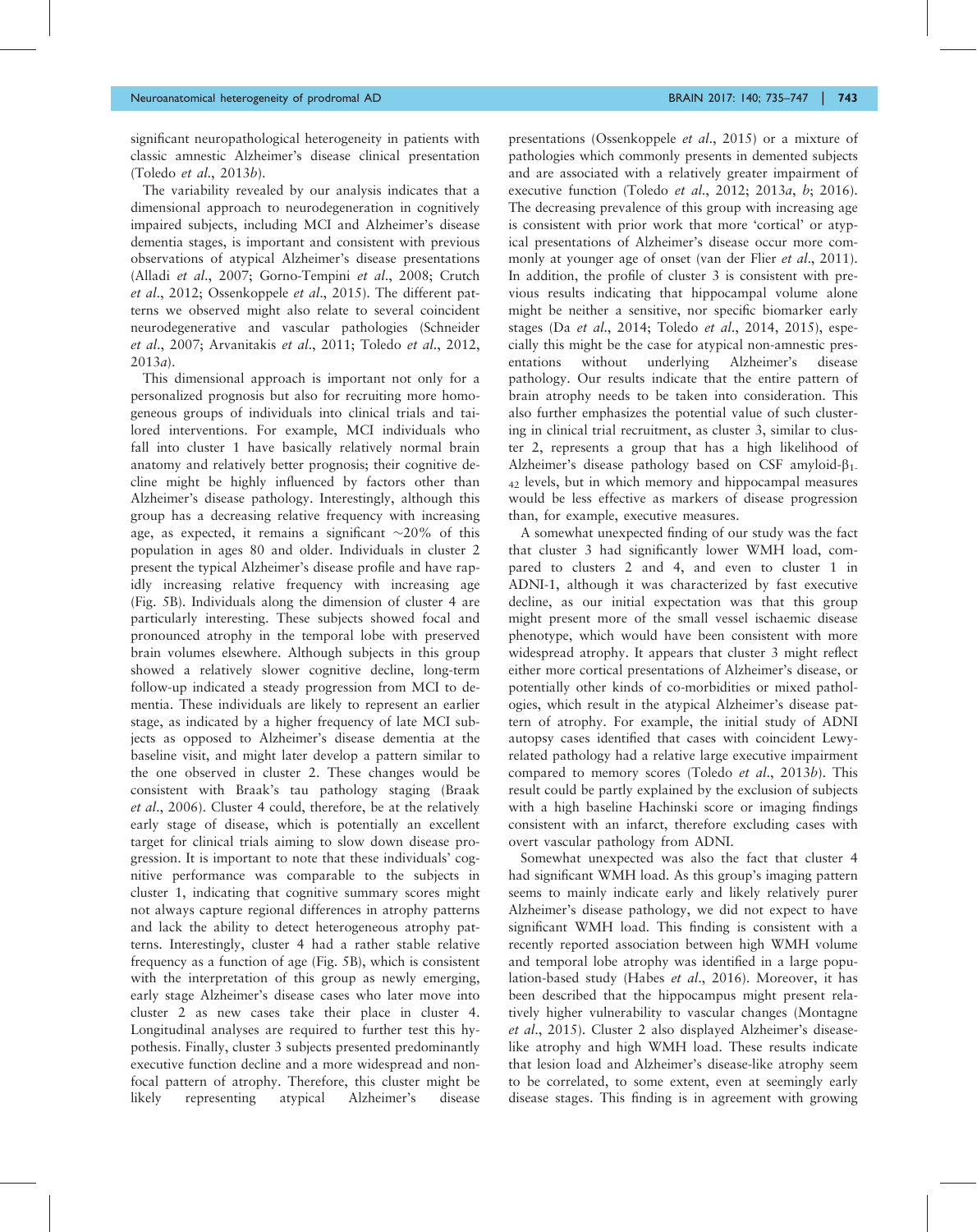literature that shows an association between WMH load and Alzheimer's disease pathology, albeit our study is not able to determine whether this association is due to shared risk factors or to a more direct relationship in pathophysiology.

Overall, clusters 2 and 3 presented the highest frequency of subjects with Alzheimer's disease-like CSF amyloid- $\beta_{1-42}$ values, whereas cluster 1 presented a higher number of subjects with normal CSF amyloid- $\beta_{1-42}$  values. These findings confirm that different pathologies (or combinations of pathologies) (Toledo et al[., 2013](#page-11-0)b) can present with classical amnestic MCI and Alzheimer's disease dementia clinical presentations and similarities even extends to MRI patterns of atrophy, although the frequency of suspected non-amyloid pathology (SNAP) cases differed between the different clusters  $(4.2-36.7%)$  indicating that specificity varies across the clusters.

Finally, the longitudinal MRI changes did also differ between the clusters. Clusters 2 and 3 showed the fastest decline. Areas with the fastest decline corresponded to the same areas that were more involved in baseline comparisons, further reinforcing baseline findings. Interestingly, cluster 1 showed a large overlap with the cognitively normal group, except in the temporal lobe that showed a faster progression, therefore mainly involving Alzheimer's disease areas, but probably representing an early stage, at least for part of this group.

Taken together, our findings suggest that there is remarkable heterogeneity in patterns of brain atrophy that distinguish cognitively normal from MCI and patients with Alzheimer's disease, even in a relatively homogeneous group of subjects as those recruited in ADNI. In particular, a relatively normal group (cluster 1) displays only mild atrophy. The cross-sectional and longitudinal profile of this cluster suggests that it is heterogeneous, with some individuals likely to progress to the other two clusters (clusters 2 and 3), and some likely to remain stable for a relatively long time. Individuals belonging to the cluster 4 are likely to be at early and rapidly progressing Alzheimer's disease stages. Individuals in cluster 3 either represent more cortical presentations of Alzheimer's disease, perhaps reflected by their younger age, or mixed pathologies other than small vessel ischaemic disease, some of which are likely to progress to predominantly Alzheimer's disease dementia, and others to a more executive-prominent cognitive decline and dementia. In addition to shedding light into the neuroanatomical heterogeneity of MCI and Alzheimer's disease, our results suggest that patient recruitment into clinical trials might benefit from a finer characterization of the neuroanatomical phenotypes. Finally, our results suggest that a rigorous and quantitative dimensional neuroanatomical approach is necessary for neurodegenerative diseases, in view of the underlying heterogeneity seen, even in relatively selected groups of subjects like the ones of ADNI.

[Supplementary Fig. 3](http://brain.oxfordjournals.org/lookup/suppl/doi:10.1093/brain/aww319/-/DC1) further underlines the limitations of commonly used voxel-based methods in characterizing the spectrum of neuroanatomical alterations in MCI and

Alzheimer's disease based on a priori diagnostic definitions that rely on disease severity. In particular, these figures indicate that voxel-based analysis of regional volumes detects the same form of brain atrophy pattern in Alzheimer's disease dementia and MCI, with MCI pattern being more spatially restricted and less pronounced. This picture is consistent with a single typical progression pattern for Alzheimer's disease, presenting a milder involvement in MCI, thereby largely missing the remarkable heterogeneity unveiled by our results. Given that the underlying pathophysiological mechanisms leading to brain atrophy are complex and heterogeneous, personalized treatment decisions and selection into treatment trials are likely to benefit significantly from the dimensional approach followed herein.

Our work differs substantially from recent clusteringbased approaches [\(Nettiksimmons](#page-11-0) et al., 2014). The CHIMERA methodology used herein does not apply direct clustering to the images themselves which could cluster individuals according to anatomical characteristics such as brain or ventricular size, demographics, and other factors not related to disease effects. In contrast, CHIMERA estimates the disease effects by grouping the differences between patients and controls matched for these confounding covariates. Also, previous findings [\(Nettiksimmons](#page-11-0) et al., [2014](#page-11-0)) were derived from a much smaller sample drawn only from ADNI-1 using a limited number of features to perform the clustering (11 basic features, including brain, ventricular and hippocampal volumes) and seemed to have been significantly affected by outliers in the data (e.g. cluster 4 of the aforementioned publication included only seven individuals of likely very extreme measurements, which are arguably outliers). However, our findings are generally in agreement with [\(Nettiksimmons](#page-11-0) et al., 2014), especially the existence of a subpopulation of MCI which is almost entirely normal in all measures, and a subpopulation which seems to display a typical Alzheimer's disease-like pattern, albeit their results reveal additional heterogeneity.

Another previous study described three patterns of neurofibrillary tangle deposition based on a priori definitions [\(Murray](#page-11-0) *et al.*, 2011). These groups were described as hippocampal-sparing, limbic-predominant and typical Alzheimer's disease, and were later characterized using structural MRIs ([Whitwell](#page-11-0) et al., 2012). Our findings also confirm the presence of subpopulations in MCI and Alzheimer's disease-dementia subjects with different degrees of limbic and extra-limbic pathologic that in some cases do not follow the pattern expected based on tau neurofibrillary tangle tau staging (Braak et al[., 2006](#page-10-0)). In our study, cases with a lesser limbic involvement (cluster 3) were also younger than cases with typical Alzheimer's disease atrophy, although we found larger dorsolateral prefrontal cortex atrophy. As noted above, cluster 3 is likely to include patients with more cortical disease in young onset cases as described in [van der Flier](#page-11-0) et al. (2011).

Grouping subjects based on adjusted hippocampal volume quartiles led to a linear staging of patient atrophy,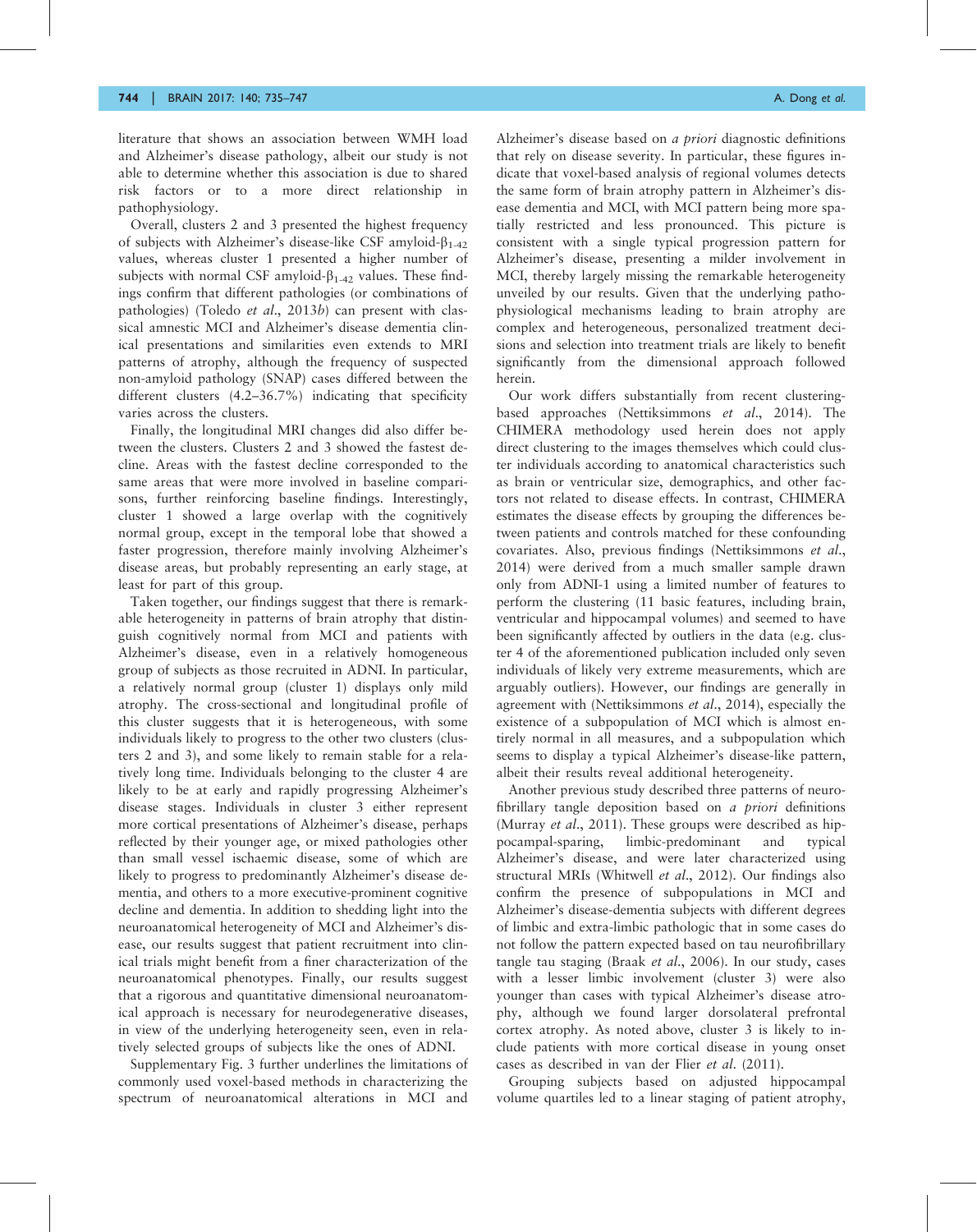<span id="page-10-0"></span>primarily reflecting hippocampal volume, as expected. However, these maps failed to reveal remarkable heterogeneity highlighted by our clustering analysis, including cluster 3 which was characterized by substantial and widespread cortical atrophy but relatively preserved hippocampal volumes. We have also calculated conversion and longitudinal cognitive models in [Supplementary Figs 5](http://brain.oxfordjournals.org/lookup/suppl/doi:10.1093/brain/aww319/-/DC1) and [6](http://brain.oxfordjournals.org/lookup/suppl/doi:10.1093/brain/aww319/-/DC1). Although four adjusted hippocampal volume quartiles were studied, analyses showed that patterns just represented two subgroups: 75% of the subjects who progressed rapidly and the remaining 25% who remained more stable. The experiments showed that our analysis were focused on delineating imaging patterns throughout the brain, whereas hippocampal volumes are very important biomarker of memory decline but yet not sufficiently rich or specific in capturing heterogeneity of atrophy throughout the entire brain.

Limitations of this study are the smaller sample for ADNI-GO/2, which led to small numbers in some clusters, and the relative homogeneity of subjects recruited in the study, which namely were recruited as late MCI subjects with and Alzheimer's disease-like clinical presentation or early Alzheimer's disease dementia type subjects. Future studies should expand to more heterogeneous populations.

### Acknowledgements

Data used in preparation of this article were obtained from the Alzheimer's disease Neuroimaging Initiative (ADNI) database (adni.loni.usc.edu). As such, the investigators within the ADNI contributed to the design and implementation of ADNI and/or provided data but did not participate in analysis or writing of this report. A complete listing of ADNI investigators can be found at: [http://adni.loni.usc.](http://adni.loni.usc.edu/wp-content/uploads/how_to_apply/ADNI_Acknowledgement_List.pdf) [edu/wp-content/uploads/how\\_to\\_apply/ADNI\\_Acknowled](http://adni.loni.usc.edu/wp-content/uploads/how_to_apply/ADNI_Acknowledgement_List.pdf)[gement\\_List.pdf.](http://adni.loni.usc.edu/wp-content/uploads/how_to_apply/ADNI_Acknowledgement_List.pdf)

# Funding

ADNI is funded by the National Institute on Aging, the National Institute of Biomedical Imaging and Bioengineering, and through generous contributions from the following: Alzheimer's Association; Alzheimer's Drug Discovery Foundation; Araclon Biotech; BioClinica, Inc.; Biogen Idec Inc.; Bristol-Myers Squibb Company; Eisai Inc.; Elan Pharmaceuticals, Inc.; Eli Lilly and Company; EuroImmun; F. Hoffmann-La Roche Ltd and its affiliated company Genentech, Inc.; Fujirebio; GE Healthcare; IXICO Ltd.; Janssen Alzheimer Immunotherapy Research & Development, LLC.; Johnson & Johnson Pharmaceutical Research & Development LLC.; Medpace, Inc.; Merck & Co., Inc.; Meso Scale Diagnostics, LLC.; NeuroRx Research; Neurotrack Technologies; Novartis Pharmaceuticals Corporation; Pfizer Inc.; Piramal Imaging; Servier; Synarc

Inc.; and Takeda Pharmaceutical Company. The Canadian Institutes Health Research is providing funds to support ADNI clinical sites in Canada. Private sector contributions are facilitated by the Foundation for the National Institutes of Health ([www.fnih.org\)](www.fnih.org). The grantee organization is the Northern California Institute for Research and Education, and the study is coordinated by the Alzheimer's Disease Cooperative Study at the University of California, San Diego. ADNI data are disseminated by the Laboratory for Neuro Imaging at the University of Southern California. A.D., N.H., J.D., E.V., A.S. and C.D. are supported by R01AG14971. J.B.T. is supported by P01AG032953, P01AG017586, P30AG010124 and P50NS053488.

### Supplementary material

[Supplementary material](http://brain.oxfordjournals.org/lookup/suppl/doi:10.1093/brain/aww319/-/DC1) is available at *Brain* online.

### References

- Alladi S, Xuereb J, Bak T, Nestor P, Knibb J, Patterson K, et al. Focal cortical presentations of Alzheimer's disease. Brain 2007; 130: 2636–45.
- Arvanitakis Z, Leurgans SE, Barnes LL, Bennett DA, Schneider JA. Microinfarct pathology, dementia, and cognitive systems. Stroke 2011; 42: 722–7.
- Ashburner J, Friston KJ. Voxel-based morphometry—the methods. Neuroimage 2000; 11: 805–21.
- Braak H, Alafuzoff I, Arzberger T, Kretzschmar H, Del Tredici K. Staging of Alzheimer disease-associated neurofibrillary pathology using paraffin sections and immunocytochemistry. Acta Neuropathol 2006; 112: 389–404.
- Busatto GF, Diniz BS, Zanetti MV. Voxel-based morphometry in Alzheimer's disease. Expert Rev Neurother 2008; 8: 1691–702.
- Cox RW. AFNI: software for analysis and visualization of functional magnetic resonance neuroimages. Comput Biomed Res 1996; 29: 162–73.
- Crane PK, Carle A, Gibbons LE, Insel P, Mackin RS, Gross A, et al. Development and assessment of a composite score for memory in the Alzheimer's Disease Neuroimaging Initiative (ADNI). Brain Imaging Behav 2012; 6: 502–16.
- Crutch SJ, Lehmann M, Schott JM, Rabinovici GD, Rossor MN, Fox NC. Posterior cortical atrophy. Lancet Neurol 2012; 11: 170–8.
- Da X, Toledo JB, Zee J, Wolk DA, Xie SX, Ou Y, et al. Integration and relative value of biomarkers for prediction of MCI to AD progression: spatial patterns of brain atrophy, cognitive scores, APOE genotype and CSF biomarkers. Neuroimage Clin 2014; 4: 164–73.
- Davatzikos C, Genc A, Xu D, Resnick SM. Voxel-based morphometry using the RAVENS maps: methods and validation using simulated longitudinal atrophy. Neuroimage 2001; 14: 1361–9.
- DeCarli C, Fletcher E, Ramey V, Harvey D, Jagust WJ. Anatomical mapping of white matter hyperintensities (wmh) exploring the relationships between periventricular WMH, deep WMH, and total WMH burden. Stroke 2005; 36: 50–5.
- Dong A, Honnorat N, Gaonkar B, Davatzikos C. CHIMERA: clustering of heterogeneous disease effects via distribution matching of imaging patterns. IEEE Trans Med Imaging 2016; 35: 612–21.
- Doshi J, Erus G, Ou Y, Gaonkar B, Davatzikos C. Multi-atlas skullstripping. Acad Radiol 2013; 20: 1566–76.
- Doshi J, Erus G, Ou Y, Resnick SM, Gur RC, Gur RE, et al. MUSE: MUlti-atlas region segmentation utilizing ensembles of registration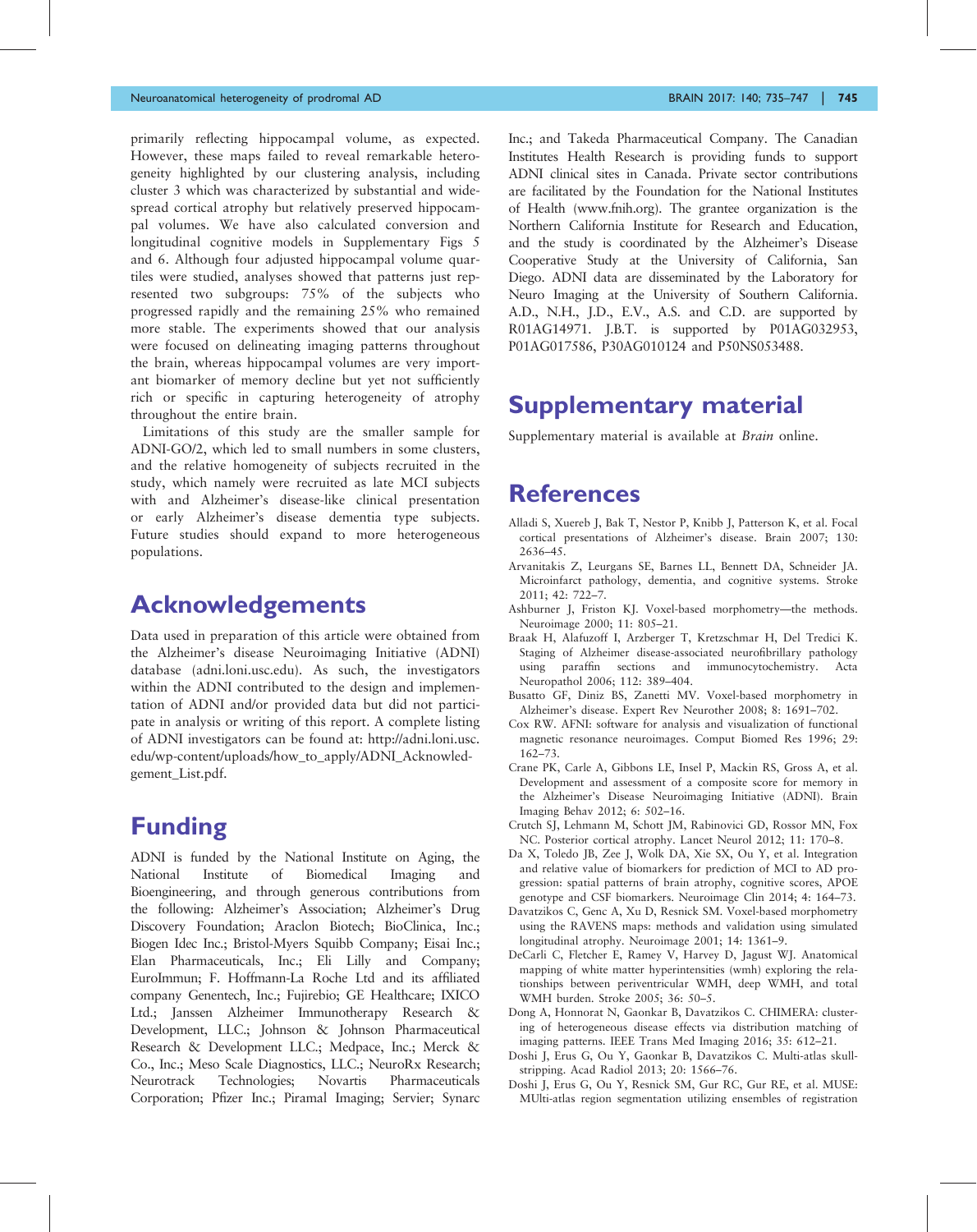<span id="page-11-0"></span>algorithms and parameters, and locally optimal atlas selection. Neuroimage 2016; 127: 186–95.

- Gibbons LE, Carle AC, Mackin RS, Harvey D, Mukherjee S, Insel P, et al. A composite score for executive functioning, validated in Alzheimer's Disease Neuroimaging Initiative (ADNI) participants with baseline mild cognitive impairment. Brain Imaging Behav 2012; 6: 517–27.
- Gorno-Tempini ML, Brambati SM, Ginex V, Ogar J, Dronkers NF, Marcone A, et al. The logopenic/phonological variant of primary progressive aphasia. Neurology 2008; 71: 1227–34.
- Habes M, Erus G, Toledo JB, Zhang T, Bryan N, Launer LJ, et al. White matter hyperintensities and imaging patterns of brain ageing in the general population. Brain 2016; 139 (Pt 4): 1164–79.
- Hurd MD, Martorell P, Delavande A, Mullen KJ, Langa KM. Monetary costs of dementia in the United States. N Engl J Med 2013; 368: 1326–34.
- Jack CR, Bennett DA, Blennow K, Carrillo MC, Feldman HH, Frisoni GB, et al. A/T/N: an unbiased descriptive classification scheme for Alzheimer disease biomarkers. Neurology 2016; 87: 539–47.
- Jack CR, Bernstein MA, Fox NC, Thompson P, Alexander G, Harvey D, et al. The Alzheimer's disease neuroimaging initiative (ADNI): MRI methods. J Magn Reson Imaging 2008; 27: 685–91.
- Jack CR, Wiste HJ, Weigand SD, Knopman DS, Mielke MM, Vemuri P, et al. Different definitions of neurodegeneration produce similar amyloid/neurodegeneration biomarker group findings. Brain 2015; 138: 3747–59.
- Karas GB, Scheltens P, Rombouts SARB, Visser PJ, van Schijndel RA, Fox NC, et al. Global and local gray matter loss in mild cognitive impairment and Alzheimer's disease. Neuroimage 2004; 23: 708–16.
- Klöppel S, Stonnington CM, Chu C, Draganski B, Scahill RI, Rohrer JD, et al. Automatic classification of MR scans in Alzheimer's disease. Brain 2008; 131: 681–9.
- Lam B, Masellis M, Freedman M, Stuss DT, Black SE. Clinical, imaging, and pathological heterogeneity of the Alzheimer's disease syndrome. Alzheimers Res Ther 2013; 5: 1.
- Larner AJ. Getting it wrong: the clinical misdiagnosis of Alzheimer's disease. Int J Clin Pract 2004; 58: 1092–4.
- Li C, Gore JC, Davatzikos C. Multiplicative intrinsic component optimization (MICO) for MRI bias fi eld estimation and tissue segmentation. Magn Reson Imaging 2014; 32: 913–23.
- McKeith IG, Fairbairn AF, Perry RH, Thompson P. The clinical diagnosis and misdiagnosis of senile dementia of Lewy body type (SDLT). Br J Psychiatry 1994; 165: 324–32.
- McKhann G, Drachman D, Folstein M, Katzman R, Price D, Stadlan EM. Clinical diagnosis of Alzheimer's disease: report of the NINCDS–ADRDA Work Group under the auspices of Department of Health and Human Services Task Force on Alzheimer's Disease. Neurology 2011; 77: 333.
- Misra C, Fan Y, Davatzikos C. Baseline and longitudinal patterns of brain atrophy in MCI patients, and their use in prediction of shortterm conversion to AD: results from ADNI. Neuroimage 2009; 44: 1415–22.
- Montagne A, Barnes SR, Sweeney MD, Halliday MR, Sagare AP, Zhao Z, et al. Blood-brain barrier breakdown in the aging human hippocampus. Neuron 2015; 85: 296–302.
- Murray ME, Graff-Radford NR, Ross OA, Petersen RC, Duara R, Dickson DW. Neuropathologically defined subtypes of Alzheimer's disease with distinct clinical characteristics: a retrospective study. Lancet Neurol 2011; 10: 785–96.
- Nettiksimmons J, DeCarli C, Landau S, Beckett L; Alzheimer's Disease Neuroimaging Initiative. Biological heterogeneity in ADNI amnestic mild cognitive impairment. Alzheimer's Dement 2014; 10: 511–21.
- Noh Y, Jeon S, Lee JM, Seo SW, Kim GH, Cho H, et al. Anatomical heterogeneity of Alzheimer disease based on cortical thickness on MRIs. Neurology 2014; 83: 1936–44.
- Ossenkoppele R, Pijnenburg YAL, Perry DC, Cohn-Sheehy BI, Scheltens NME, Vogel JW, et al. The behavioural/dysexecutive

variant of Alzheimer's disease: clinical, neuroimaging and pathological features. Brain 2015; 138: 2732–49.

- Ou Y, Sotiras A, Paragios N, Davatzikos C. DRAMMS: deformable registration via attribute matching and mutual-saliency weighting. Med Image Anal 2011; 15: 622–39.
- Petersen R, Smith G, Waring S, Ivnik R, Tangalos E, Kokmen E. Mild cognitive impairment: clinical characterization and outcome. JAMA Neurol 1999; 56: 303–8.
- Petersen RC, Aisen PS, Beckett LA, Donohue MC, Gamst AC, Harvey DJ, et al. Alzheimer's Disease Neuroimaging Initiative (ADNI): clinical characterization. Neurology 2010; 74: 201–9.
- R Core Team. R: a language and environment for statistical computing. Vienna, Austria: R Core Team; 2016.
- Reuter M, Rosas HD, Fischl B. Highly accurate inverse consistent registration: a robust approach. Neuroimage 2010; 53: 1181–96.
- Reuter M, Schmansky NJ, Rosas HD, Fischl B. Within-subject template estimation for unbiased longitudinal image analysis. Neuroimage 2012; 61: 1402–18.
- Schneider JA, Arvanitakis Z, Bang W, Bennett DA. Mixed brain pathologies account for most dementia cases in community-dwelling older persons. Neurology 2007; 69: 2197–204.
- Schwarz C, Fletcher E, DeCarli C, Carmichael O. Fully-automated white matter hyperintensity detection with anatomical prior knowledge and without FLAIR. Inf Process Med Imaging 2009; 21: 239– 51.
- Shaw LM, Vanderstichele H, Knapik-Czajka M, Clark CM, Aisen PS, Petersen RC, et al. Cerebrospinal fluid biomarker signature in Alzheimer's disease neuroimaging initiative subjects. Ann Neurol 2009; 65: 403–13.
- Shaw LM, Vanderstichele H, Knapik-Czajka M, Figurski M, Coart E, Blennow K, et al. Qualification of the analytical and clinical performance of CSF biomarker analyses in ADNI. Acta Neuropathol 2011; 121: 597–609.
- Shiino A, Watanabe T, Maeda K, Kotani E, Akiguchi I, Matsuda M. Four subgroups of Alzheimer's disease based on patterns of atrophy using VBM and a unique pattern for early onset disease. Neuroimage 2006; 33: 17–26.
- Thal DR, Rüb U, Orantes M, Braak H. Phases of A $\beta$ -deposition in the human brain and its relevance for the development of AD. Neurology 2002; 58: 1791–800.
- Toledo JB, Arnold SE, Raible K, Brettschneider J, Xie SX, Grossman M, et al. Contribution of cerebrovascular disease in autopsy confirmed neurodegenerative disease cases in the National Alzheimer's Coordinating Centre. Brain 2013a; 136: 2697–706.
- Toledo JB, Bjerke M, Chen K, Rozycki M, Jack CR, Weiner MW, et al. Memory, executive, and multidomain subtle cognitive impairment clinical and biomarker findings. Neurology 2015; 85: 144–53.
- Toledo JB, Brettschneider J, Grossman M, Arnold SE, Hu WT, Xie SX, et al. CSF biomarkers cutoffs: the importance of coincident neuropathological diseases. Acta Neuropathol 2012; 124: 23–35.
- Toledo JB, Cairns NJ, Da X, Chen K, Carter D, Fleisher A, et al. Clinical and multimodal biomarker correlates of ADNI neuropathological findings. Acta Neuropathol Commun 2013b; 1: 65.
- Toledo JB, Gopal P, Raible K, Irwin DJ, Brettschneider J, Sedor S, et al. Pathological  $\alpha$ -synuclein distribution in subjects with coincident Alzheimer's and Lewy body pathology. Acta Neuropathol 2016: 131: 393–409.
- Toledo JB, Weiner MW, Wolk DA, Da X, Chen K, Arnold SE, et al. Neuronal injury biomarkers and prognosis in ADNI subjects with normal cognition. Acta Neuropathol Commun 2014; 2: 26.
- van der Flier WM, Pijnenburg YAL, Fox NC, Scheltens P. Early-onset versus late-onset Alzheimer's disease: the case of the missing APOE  $\varepsilon$ 4 allele. Lancet Neurol 2011; 10: 280-8.
- Weiner MW, Veitch DP, Aisen PS, Beckett LA, Cairns NJ, Cedarbaum J, et al. Impact of the Alzheimer's disease neuroimaging initiative, 2004 to 2014. Alzheimers Dement 2015; 11: 865–84.
- Whitwell IL, Dickson DW, Murray ME, Weigand SD, Tosakulwong N, Senjem ML, et al. Neuroimaging correlates of pathologically